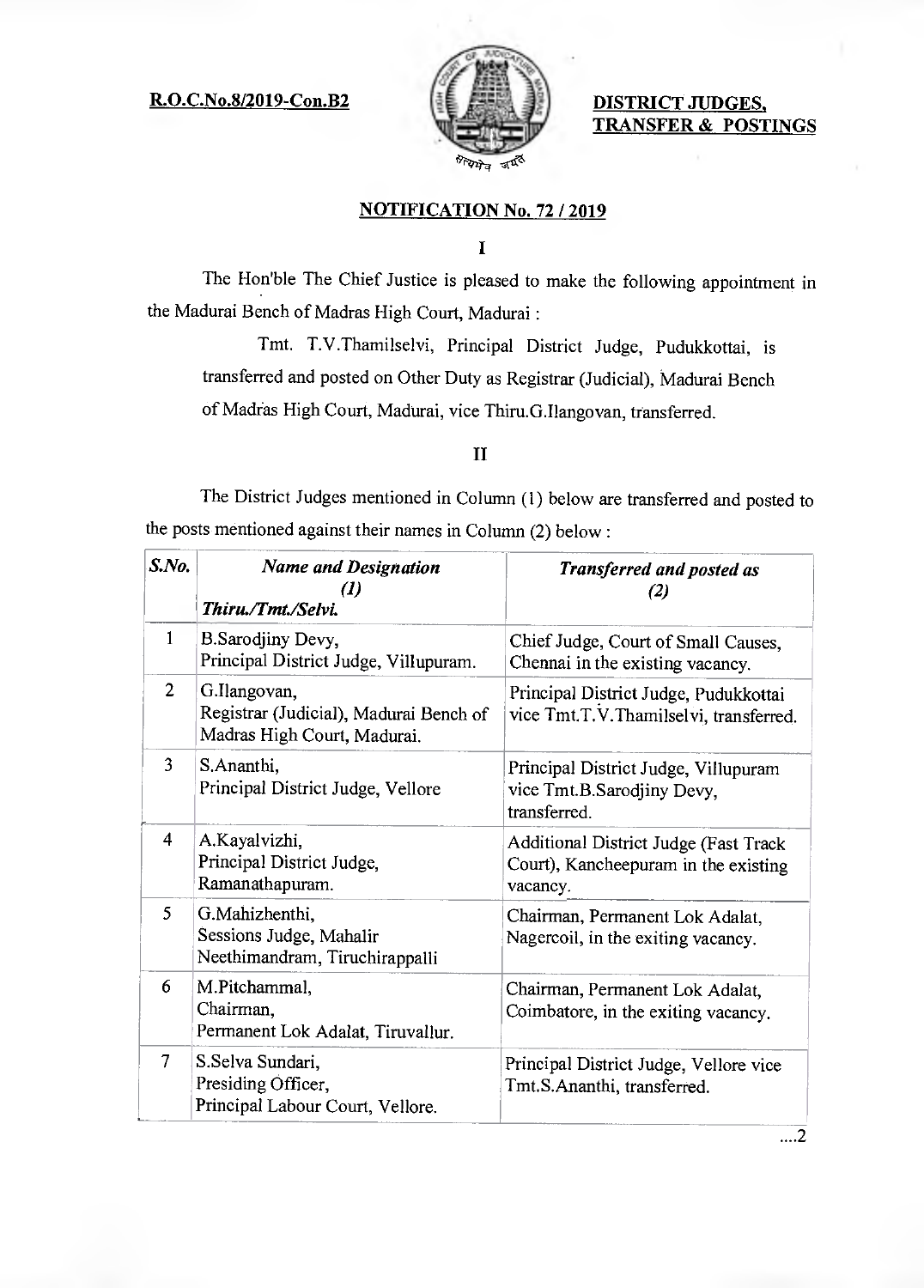| S.No.           | <b>Name and Designation</b><br>(1)<br>Thiru./Tmt./Selvi.                                           | <b>Transferred and posted as</b><br>$\left( 2\right)$                                                                      |
|-----------------|----------------------------------------------------------------------------------------------------|----------------------------------------------------------------------------------------------------------------------------|
| 8               | R.Shanmuga Sundaram,<br>II Additional District Judge,<br>Cuddalore @ Chidambaram.                  | Principal District Judge,<br>Ramanathapuram vice<br>Tmt.A.Kayalvizhi, transferred.                                         |
| 9               | D.Lingeshwaran,<br>Sessions Judge, Mahila Court, Cuddalore.                                        | Principal District Judge, Perambalur<br>in the existing vacancy.                                                           |
| 10              | J.Flora,<br>Presiding Officer,<br>Principal Labour Court, Coimbatore.                              | Sessions Judge, Mahalir<br>Neethimandram, Madurai in the<br>existing vacancy.                                              |
| 11              | A.Mohamed Jiyaputheen,<br>II Additional District Judge, Tiruppur.                                  | II Additional District Judge, Vellore<br>@ Ranipet in the existing vacancy.                                                |
| 12              | P.Benjamin Joseph,<br>VI Additional Judge,<br>City Civil Court, Chennai.                           | Additional District Judge (Fast Track<br>Court), Kumbakonam, vice<br>Thiru.Pa.U.Chemmal, transferred.                      |
| 13              | B.Rajavel,<br>VI Additional District Judge, Madurai.                                               | II Additional District Judge,<br>Thanjavur in the existing vacancy.                                                        |
| $\overline{14}$ | K.Babu,<br>Special Judge, Special Court under<br>TNPID Act, Coimbatore.                            | II Additional District Judge,<br>Villupuram $@$ Tindivanam in the<br>existing vacancy.                                     |
| 15              | A.Subramanian,<br>Judge,<br>Family Court, Sivagangai.                                              | XV Additional Judge,<br>City Civil Court, Chennai vice<br>Thiru.S.Purushothaman, transferred.                              |
| 16              | S.Purushothaman,<br>XV Additional Judge,<br>City Civil Court, Chennai.                             | Sessions Judge, Magalir Neethi<br>Mandram (Fast Track Mahila Court),<br>Dindigul vice Thiru.K.Karunanithi,<br>transferred. |
| 17              | K.Karunanithi.<br>Sessions Judge, Magalir Neethi<br>Mandram (Fast Track Mahila Court),<br>Dindigul | I Additional District Judge (PCR),<br>Thanjavur vice Thiru.K.Poorna Jeya<br>Anand, transferred.                            |
| 18              | K.Poorna Jeya Anand,<br>I Additional District Judge (PCR),<br>Thanjavur.                           | IV Additional District Judge,<br>Coimbatore, vice Tmt.J.Sridevi,<br>transferred.                                           |
| 19              | Pa.U.Chemmal,<br>Additional District Judge (Fast Track<br>Court), Kumbakonam.                      | Sessions Judge, Magalir Neethi<br>Mandram (Fast Track Mahila Court),<br>Sivagangai in the existing vacancy.                |
| 20              | R. Vijayakumari,<br>Sessions Judge,<br>Mahalir Neethimandram, Salem.                               | Additional District Judge, Krishnagiri,<br>in the existing vacancy.                                                        |

8.53

 $\overrightarrow{.3}$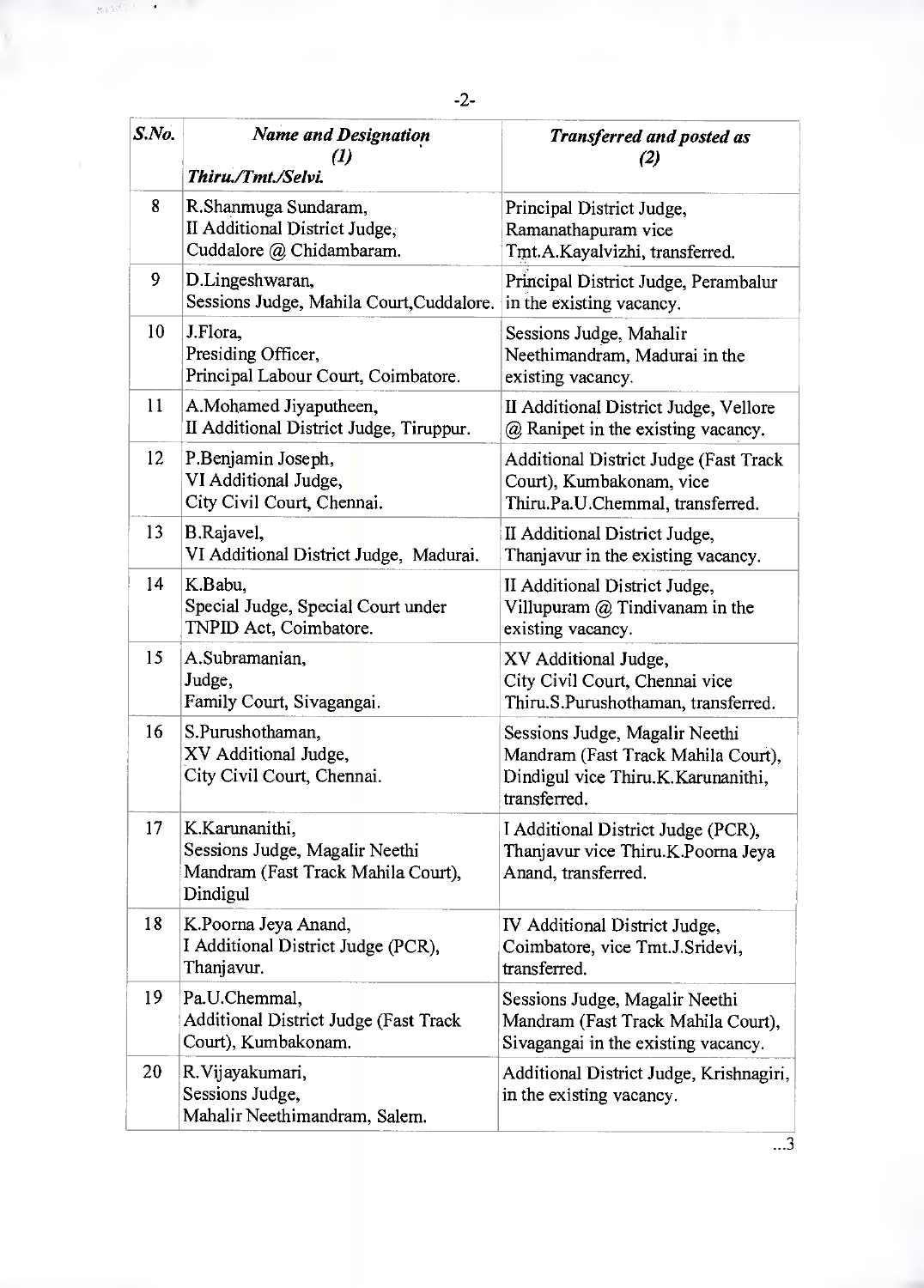| S.No. | <b>Name and Designation</b><br>(I l<br>Thiru./Tmt./Selvi.                                      | <b>Transferred and posted as</b><br>(2)                                                                                                   |
|-------|------------------------------------------------------------------------------------------------|-------------------------------------------------------------------------------------------------------------------------------------------|
| 21    | P.Elango,<br>Sessions Judge, Magalir Neethi<br>Mandram (Fast Track Mahila Court),<br>Namakkal. | III Additional District Judge, Salem<br>vice Tmt.S.Ezhil, transferred.                                                                    |
| 22    | S.Ezhil,<br>III Additional District Judge, Salem.                                              | Sessions Judge, Special Court for<br>Exclusive trial of cases registered<br>under SC/ST (POA) Act, Villupuram<br>in the existing vacancy. |
| 23    | S.Muruganantham,<br>IX Additional Judge (CBI Cases),<br>City Civil Court, Chennai.             | Sessions Judge, Mahalir<br>Neethimandram, Salem vice<br>Tmt.R.Vijayakumari, transferred.                                                  |
| 24    | D.V.Aanand.<br>IV Additional District Judge,<br>Erode @ Bhavani.                               | VI Additional Judge, City Civil Court,<br>Chennai, vice Thiru. P.Benjamin<br>Joseph, transferred.                                         |
| 25    | T.V.Anilkumar,<br><b>Additional District Judge</b><br>(Fast Track Court), Paramakudi.          | VII Additional Judge, City Civil<br>Court, Chennai in the existing<br>vacancy.                                                            |
| 26    | S.Devanathan,<br><b>Additional District Judge</b><br>(Fast Track Court), Arani.                | II Additional District Judge (PCR),<br>Tirunelveli, in the existing vacancy.                                                              |
| 27    | A.Paramaraj,<br>II Additional District Judge,<br>Tiruvallur @ Poonamallee.                     | Sessions Judge, Magalir Neethi<br>Mandram (Fast Track Mahila Court),<br>Dharmapuri, in the existing vacancy.                              |

**HIGH COURT OF MADRAS, CHENNAI, DATED: 30.04.2019.** 

**Sd/- C.Kumarappan, REGISTRAR GENERAL** 

 $\frac{1}{2}$